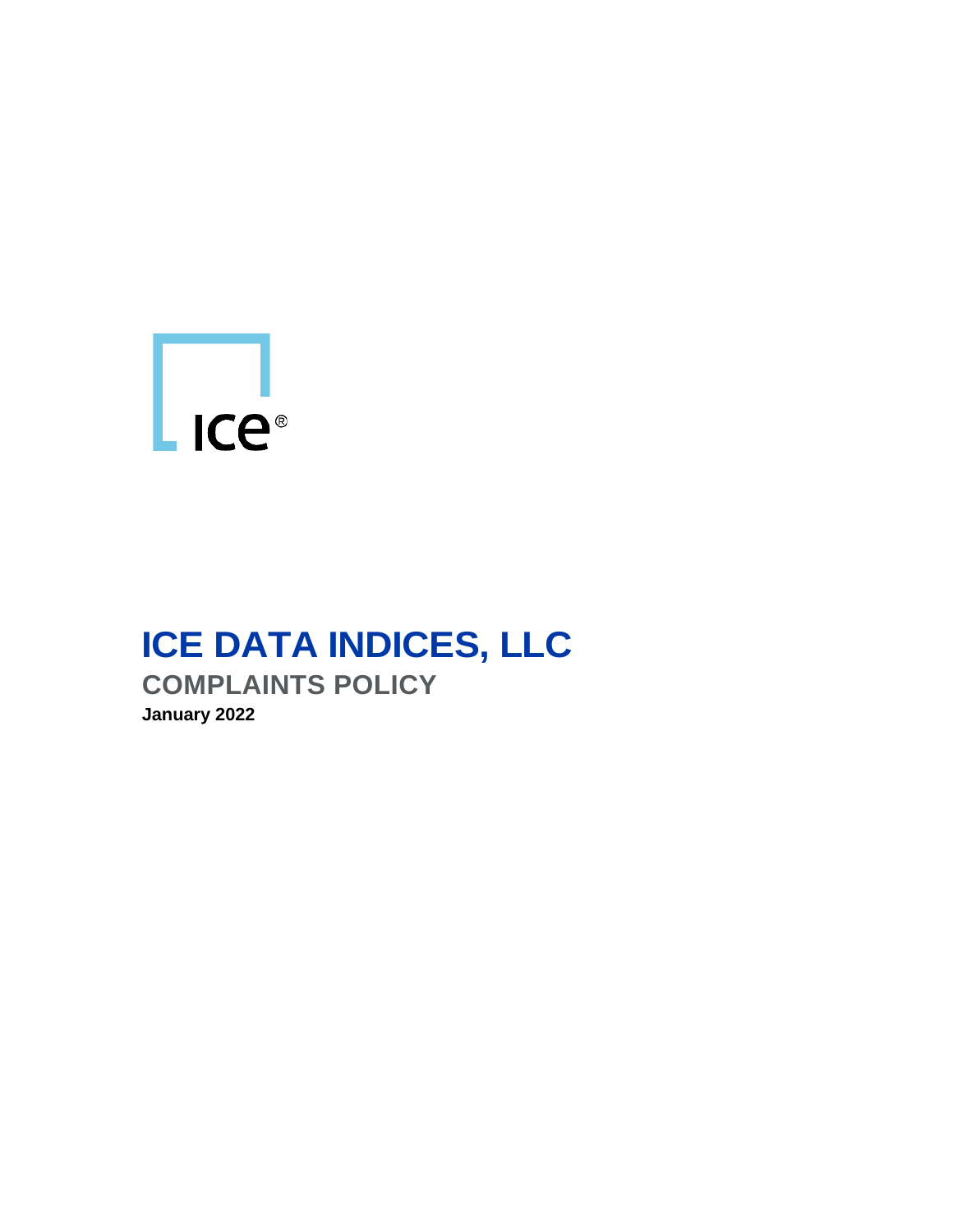#### **Contents**

| $\mathbf{1}$ . |  |
|----------------|--|
| 2.             |  |
| 3.             |  |
| 4.             |  |
| 5.             |  |
| 6.             |  |
| 7 <sub>1</sub> |  |
| 8.             |  |
| 9.             |  |
| 10.            |  |
| 11.            |  |
| 12.            |  |
| 13.            |  |
| 14.            |  |
| 15.            |  |
|                |  |

© 2022 Intercontinental Exchange, Inc.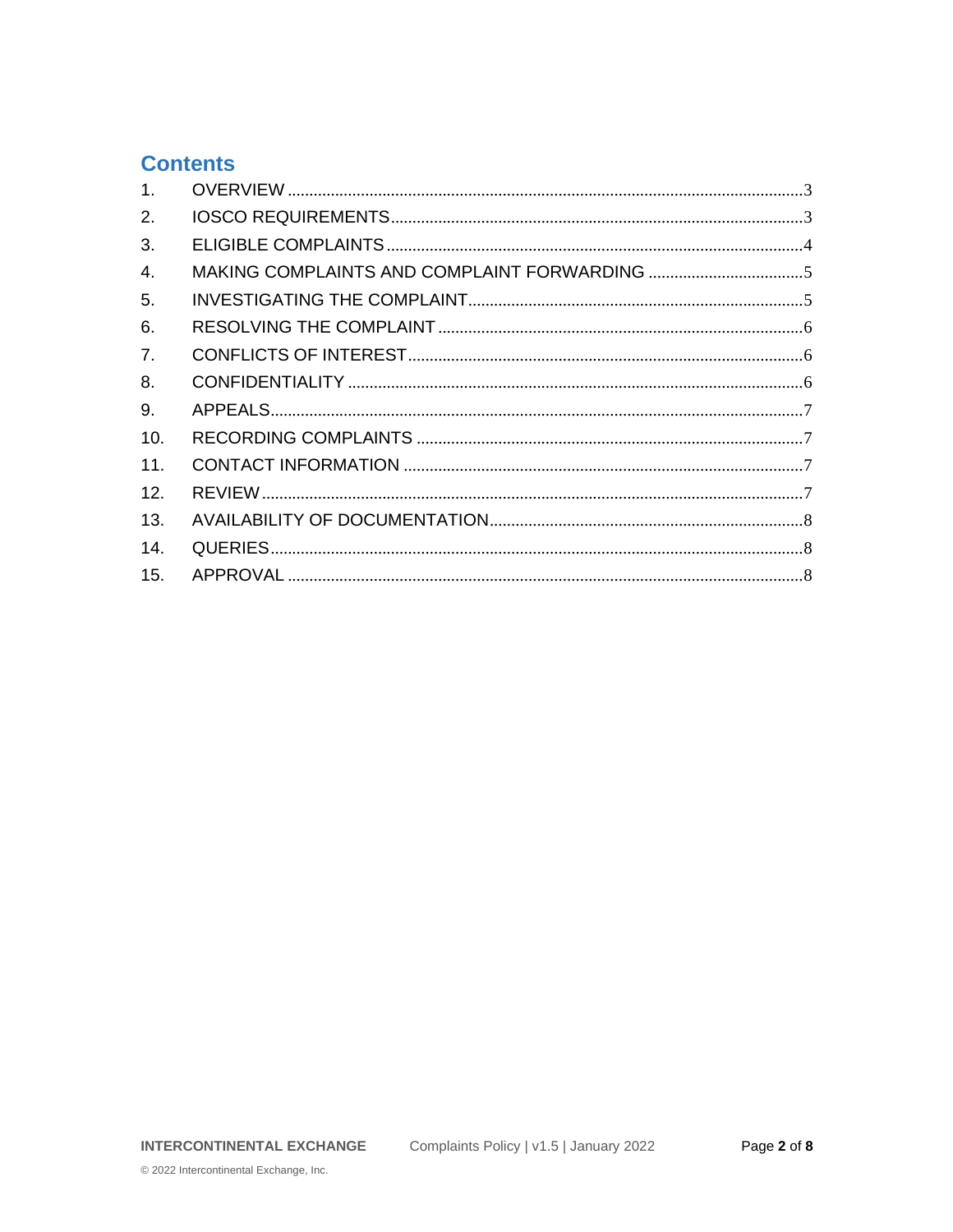

### <span id="page-2-0"></span>**1. OVERVIEW**

In the Principles for Financial Benchmarks issued by the International Organization of Securities Commissions (IOSCO) in July 2013<sup>1</sup> , Principle 16 Complaints states: "The Administrator should establish and Publish or Make Available a written complaints procedures policy, by which Stakeholders may submit complaints including concerning whether a specific Benchmark determination is representative of the underlying Interest it seeks to measure, applications of the Methodology in relation to a specific Benchmark determination(s) and other Administrator decisions in relation to a Benchmark determination."

In addition, as a third country Benchmark Administrator, IDI must also consider the provisions relating to the Accountability Framework, which includes the complaints process, under the European Union and UK Benchmarks Regulations and ensure that application of the IOSCO Principles is equivalent to compliance with such Regulations. The European Union Benchmarks Regulation (EU BMR)<sup>2</sup> and the UK Benchmarks Regulation (UK BMR)<sup>3</sup> Accountability Framework requirements (Article 9) states that "An administrator shall have in place and publish procedures for receiving, investigating and retaining records concerning complaints made, including about the administrator's benchmark determination process."

This Complaints Policy ("the Policy") addresses the above requirements for ICE Data Indices, LLC ("IDI"), a wholly owned subsidiary of Intercontinental Exchange, Inc. ("ICE"), and sets out our approach to complaint handling and escalation. The Policy is intended to promote the reliability of Benchmark determinations through Stakeholder input.

Terms used but not defined in this document have the meanings given to them in the IOSCO Principles or applicable IDI or ICE policy.

# <span id="page-2-1"></span>**2. IOSCO REQUIREMENTS**

In accordance with IOSCO Principle 16, the Policy should:

- a) Permit complaints to be submitted through a user-friendly complaints process such as an electronic Submission process;
- b) Contain procedures for receiving and investigating a complaint made about the Administrator's Benchmark determination process on a timely and fair basis by personnel who are independent of any personnel who may be or may have been involved in the subject of the complaint, advising the complainant and other relevant

<sup>&</sup>lt;sup>1</sup> **[IOSCO Principles for Financial Benchmarks Final Report 2013](https://www.iosco.org/library/pubdocs/pdf/IOSCOPD415.pdf)** 

<sup>&</sup>lt;sup>2</sup> Regulation (EU) 2016/1011 of the European Parliament and of the Council of 8 June 2016 on indices used as benchmarks in

[financial instruments and financial contracts or to](https://eur-lex.europa.eu/legal-content/EN/TXT/?uri=CELEX%3A32016R1011) measure the performance of investment funds. <sup>3</sup> The Benchmarks (Amendment and Transitional Provision) (EU Exit) Regulations 2019

<https://www.legislation.gov.uk/uksi/2019/657/contents>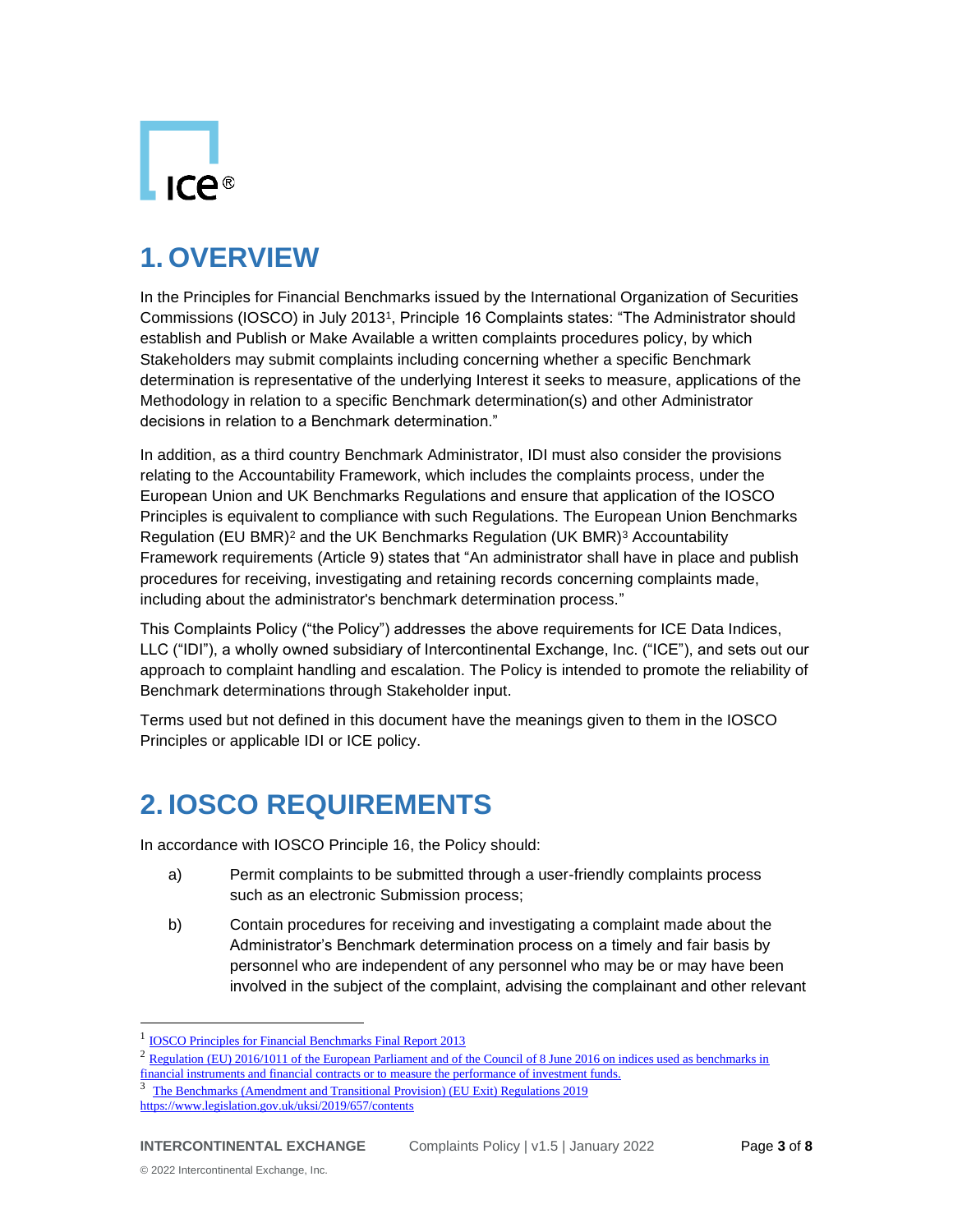parties of the outcome of its investigation within a reasonable period and retaining all records concerning complaints;

- c) Contain a process for escalating complaints, as appropriate, to the Administrator's governance body; and
- d) Require all documents relating to a complaint, including those submitted by the complainant as well as the Administrator's own record, to be retained for a minimum of five years, subject to applicable national legal or regulatory requirements.

Disputes about a Benchmarking determination, which are not formal complaints, should be resolved by the Administrator by reference to its standard appropriate procedures. If a complaint results in a change in a Benchmark determination, that should be Published or Made Available to Subscribers and Published or Made Available to Stakeholders as soon as possible, as set out in the Methodology.

#### <span id="page-3-0"></span>**3. ELIGIBLE COMPLAINTS**

An "Eligible Complaint" for the purposes of this Policy is defined as any complaint received from any person, which may include individual consumers, federal, state or foreign regulatory or enforcement bodies, or legal entities, which expresses dissatisfaction about the provision of, or failure to provide, the benchmark administration service and may, for example, concern:

- whether a specific Benchmark determination is representative of the underlying Interest it seeks to measure;
- a proposed change to the Benchmark determination process;
- applications of the Methodology in relation to a specific Benchmark determination(s);
- other Administrator decisions in relation to a Benchmark determination, and
- Is not one of the matters excluded as set out immediately below

A complaint received will not be treated as an Eligible Complaint if it relates to:

- matters that have already been fully investigated through this Policy, unless new evidence is available;
- informal disputes about matters relating to the Benchmark determination, for example general questions about an Benchmark determination are out of scope - these will be handled in line with IDI's general customer support procedures;
- concerns about possible wrongdoing or malpractice relating to an IDI Benchmark, which will be handled in accordance with our Global Code of Business Conduct<sup>4</sup> and ICE's Global Reporting and Anti-Fraud Policy.

<sup>4</sup> <https://ir.theice.com/governance/governance-overview/default.aspx>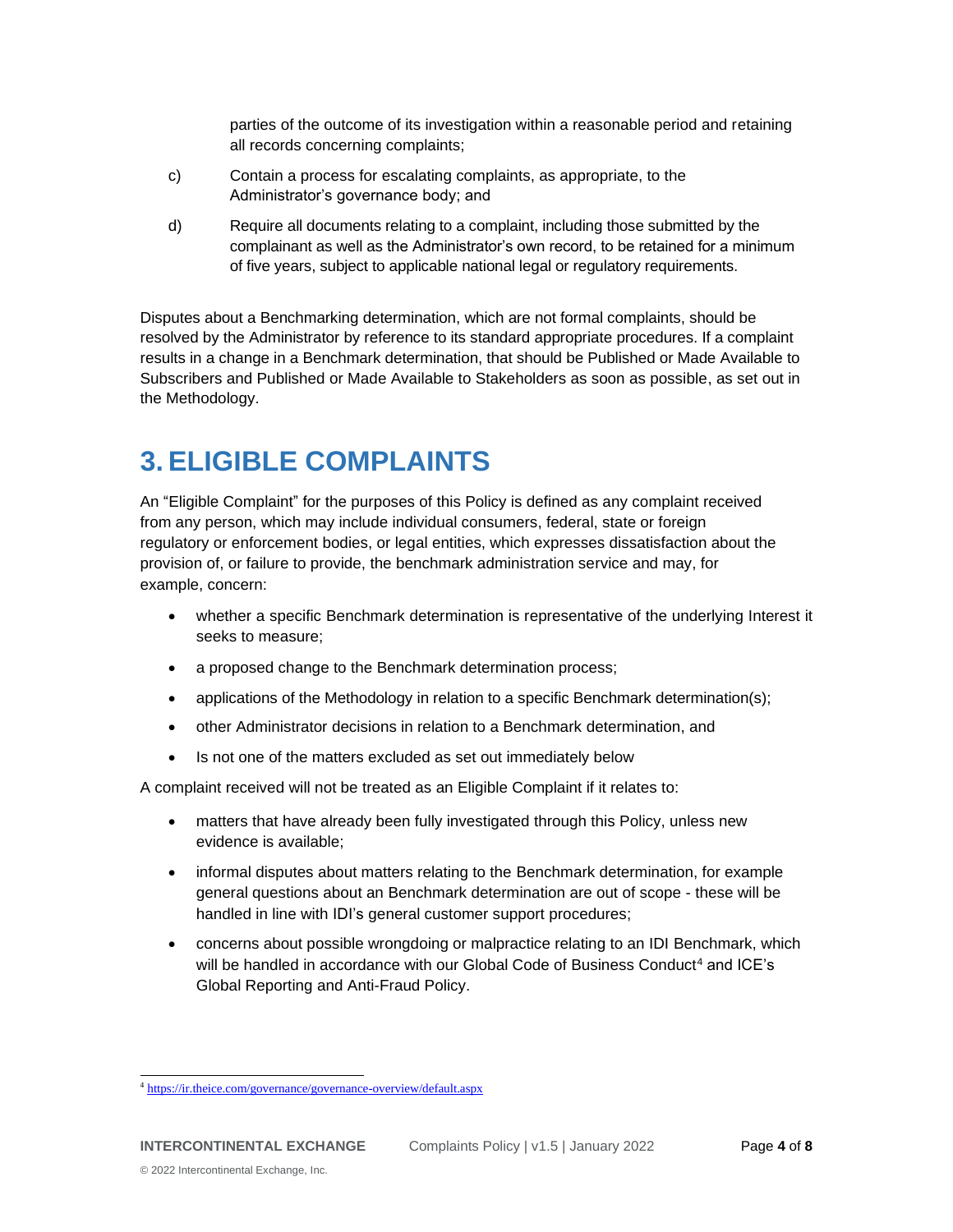• Complaints about access to information where procedures and remedies are set out in legislation or regulation, including but not limited to the California Consumer Privacy Act ("CCPA") and the EU General Data Protection Regulation.

If a complaint is not considered an Eligible Complaint, it will be handled in line with IDI's general customer support procedures.

### <span id="page-4-0"></span>**4. MAKING COMPLAINTS AND COMPLAINT FORWARDING**

We will accept complaints made by any reasonable means. Please refer to Section 11 of this Policy for information on where to submit a complaint on matters relating to any of the IDI Benchmarks.

If a complaint is not in writing, we may ask for the details to be put in writing or we may write to you by letter or email setting out our understanding of the complaint. If we write to you setting out our understanding of a complaint, you should contact us to confirm whether you agree with this understanding.

A complainant may also write directly to the IDI Compliance Officer or to the IDI Governance Committee (contact details are available in Section 11 of this Policy).

Upon receipt of a complaint, we will write to you within 2 business days to acknowledge the complaint; confirm whether it shall be treated as an Eligible Complaint or not and, in the case of an Eligible Complaint, that we have begun a process to handle it.

Any complaint that should be handled by another entity will be promptly forwarded to the appropriate entity and we shall update you in a final response as to why the complaint has been forwarded, providing you with the contact details of the respective entity.

# <span id="page-4-1"></span>**5. INVESTIGATING THE COMPLAINT**

To help us to review your complaint and to determine if it is an Eligible Complaint, we ask you to be clear about the nature of the complaint (including when you first became aware of the issue giving rise to the complaint and, if the complaint relates to an issue that occurred more than once, how often it has occurred), to supply as much evidence as you can and let us know how you think we might be able to address the complaint, including any remedial or other action you would like us to consider taking.

We will investigate the Eligible Complaint carefully, diligently and impartially. This will be done by a senior member of our staff who was not directly involved in the matter giving rise to your complaint. We may escalate the Eligible Complaint as appropriate to the IDI Governance Committee.

Factors that may be relevant in our assessment of an Eligible Complaint include:

- all of the evidence available and the particular circumstances of the complaint;
- similarities with other complaints that may have been received by us; and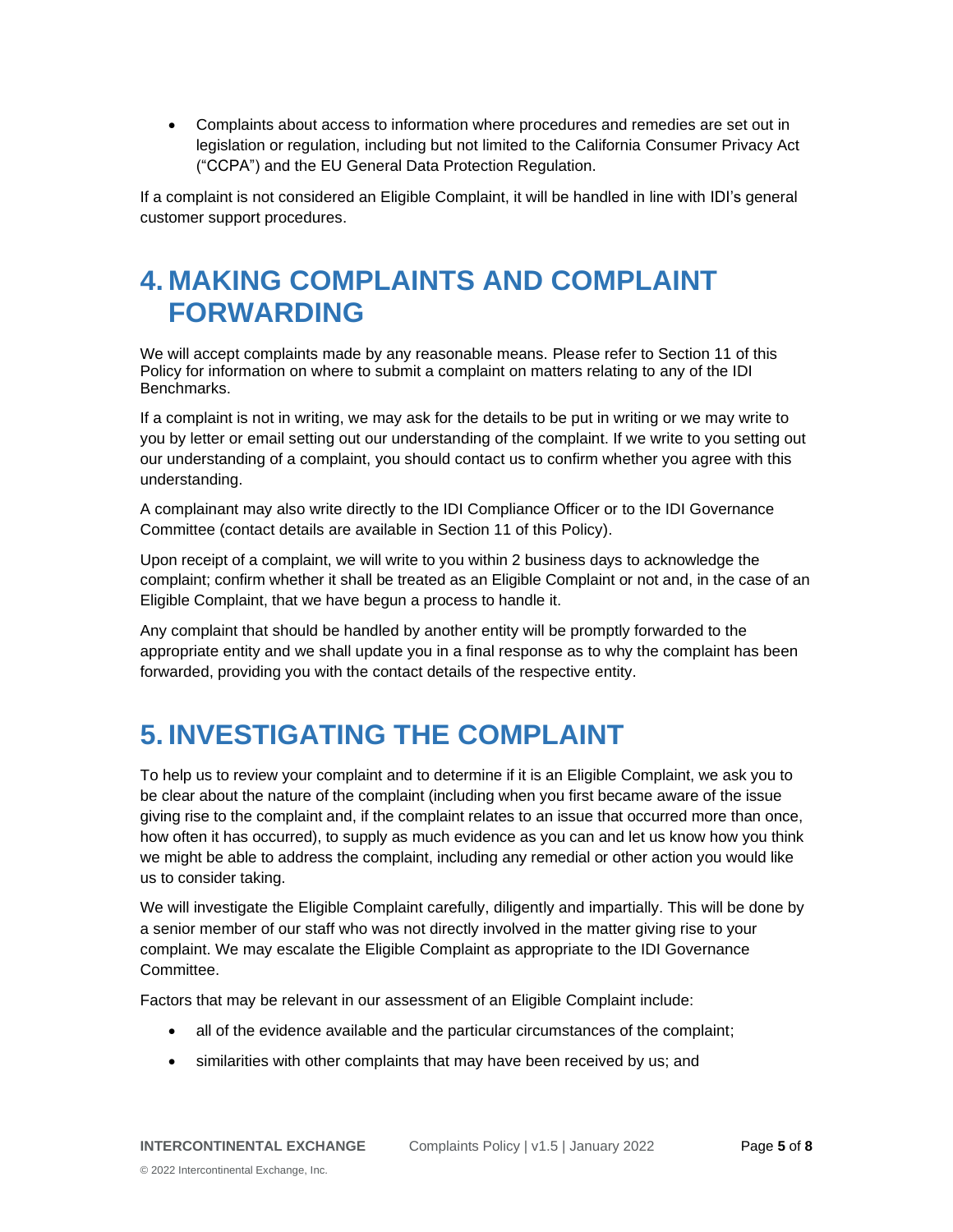• guidance published by relevant authorities or organizations, which may include Regulators and Index Associations.

During our review of the Eligible Complaint, we may need to get further information from you and/or from others. We may also need to get clarification of the information you have provided to us. If we ask you for further information or validation, please respond to us as soon as possible so that we may continue to resolve the Eligible Complaint as quickly as possible. Delays in you responding to us may result in delays in our ability to continue this process.

### <span id="page-5-0"></span>**6. RESOLVING THE ELIGIBLE COMPLAINT**

Once we have completed our investigation of the Eligible Complaint:

- 1. We will decide to uphold the Eligible Complaint or not.
- 2. If in our view the Eligible Complaint is to be upheld, we will decide what remedial action is appropriate.
- 3. Provided such communication is not contrary to objectives of public policy or to applicable law or regulation, for instance the EU Market Abuse Regulation 596/2014, we will write to you as soon as possible with our decision and explain clearly our assessment of the Eligible Complaint, whether we propose any remedial action and, if so, the form that such remedial action will take. If we reject the Eligible Complaint, we will advise you of our reasons for doing so. If we cannot send you a final response within 8 weeks of receiving the complaint, we will write to you to explain why and to let you know when we expect to be able to complete the review and give you our final response.
- 4. If resolution of an Eligible Complaint leads to a material restatement of Benchmark values we will announce such restatement on the primary IDI distribution platform for the applicable Benchmark (IDI Website: <https://www.theice.com/market-data/indices> or ICE Index Platform https://indices.theice.com/).

<span id="page-5-1"></span>If an Eligible Complaint results in a change in a Benchmark determination, that will be Published or Made Available as described above.

### **7. CONFLICTS OF INTEREST**

To avoid any perception of or actual conflict of interest in the investigation of an Eligible Complaint, we will ensure that the investigation is performed in accordance with these procedures and other IDI and ICE policies addressing conflicts of interest. The outcome will also be reviewed and validated by senior management before a response is provided to you. In addition, the Eligible Complaint, and any conflict of interest that was identified and managed will all be reported to the IDI Governance Committee for its oversight.

#### <span id="page-5-2"></span>**8. CONFIDENTIALITY**

Subject to applicable laws and regulations, all complaints will be dealt with confidentially. It may, however, be necessary for us to contact third parties for information. We will endeavor to do this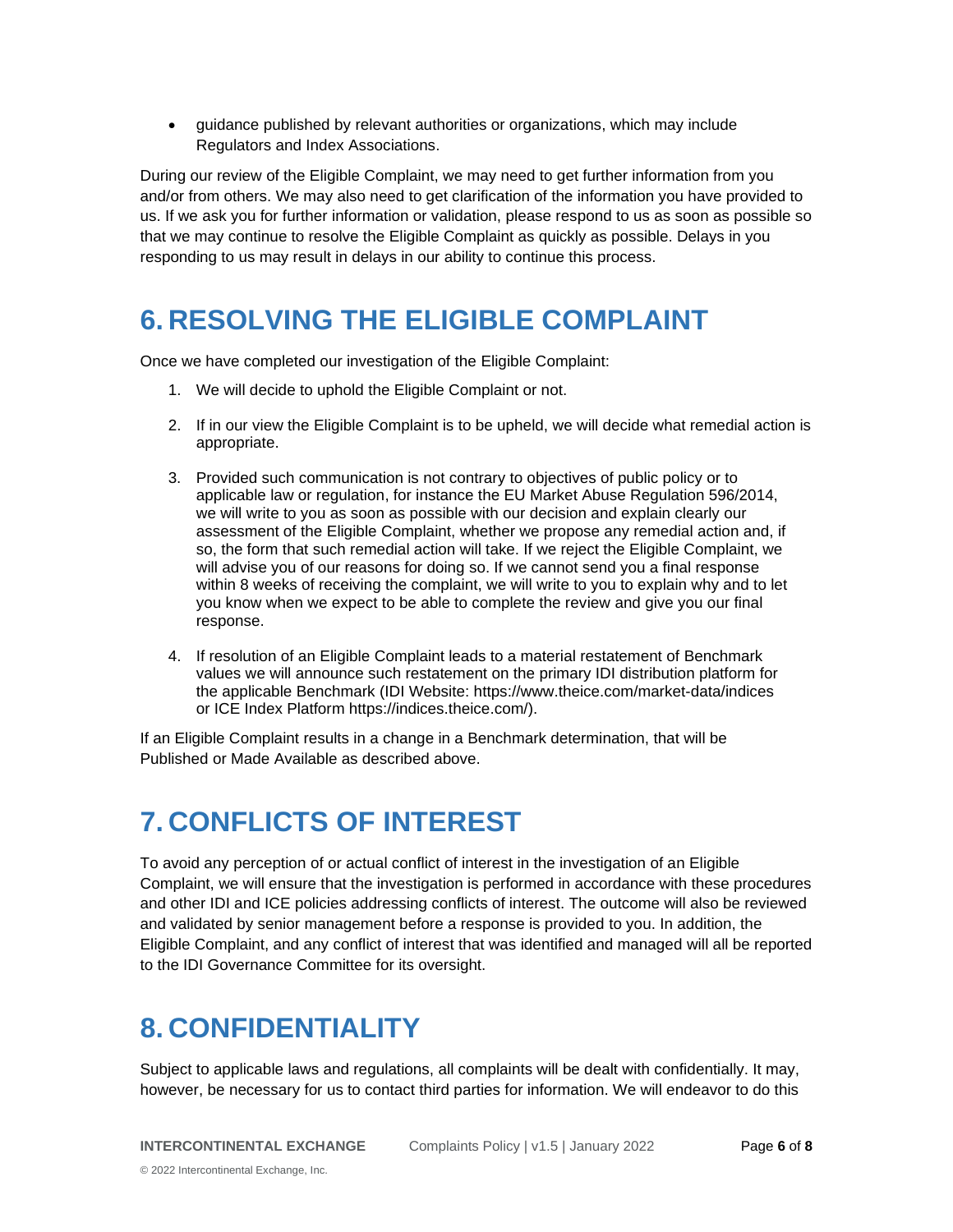without identifying you if this is possible. You may advise us that we are not permitted to identify you as the complainant but in such circumstances it may be challenging for us to complete our review of your complaint. In those circumstances we will discuss the matter with you before proceeding or taking any action.

### <span id="page-6-0"></span>**9. APPEALS**

In response to an Eligible Complaint, IDI will provide details of the remedial actions it took or proposes to take to resolve the matter. If you are unsatisfied with the response provided, the complainant may escalate the matter to the IDI Governance Committee for review.

### <span id="page-6-1"></span>**10. RECORDING COMPLAINTS**

Subject to applicable laws and regulations, all records relating to the handling of a complaint (including all documents submitted by the complainant, as well as IDI's own record) will be retained for at least 5 years.

### <span id="page-6-2"></span>**11. CONTACT INFORMATION**

A complaint can be submitted by email or letter:

Complainants are asked to mark letters for the attention of the ICE Data Indices Compliance Officer. Alternatively, if a complainant wishes to write directly to the IDI Governance Committee, please mark it FAO the ICE Data Indices Governance Committee.

The following address should be used for all Complaints submitted by letter:

C/O IDI Compliance 16th Floor, 11 Wall Street New York NY 10005

For electronic submissions, Complainants are asked to include the following subject line in the email "**Complaint - ICE Data Indices**" and send it to the following email address: [iceindices@theice.com](mailto:iceindices@theice.com)

<span id="page-6-3"></span>Complaints will be escalated in accordance with this Policy.

# **12. REVIEW**

This Policy is subject to review on a periodic basis, and at least annually. The Policy may be subject to more frequent review and revision based on business and/or regulatory changes.